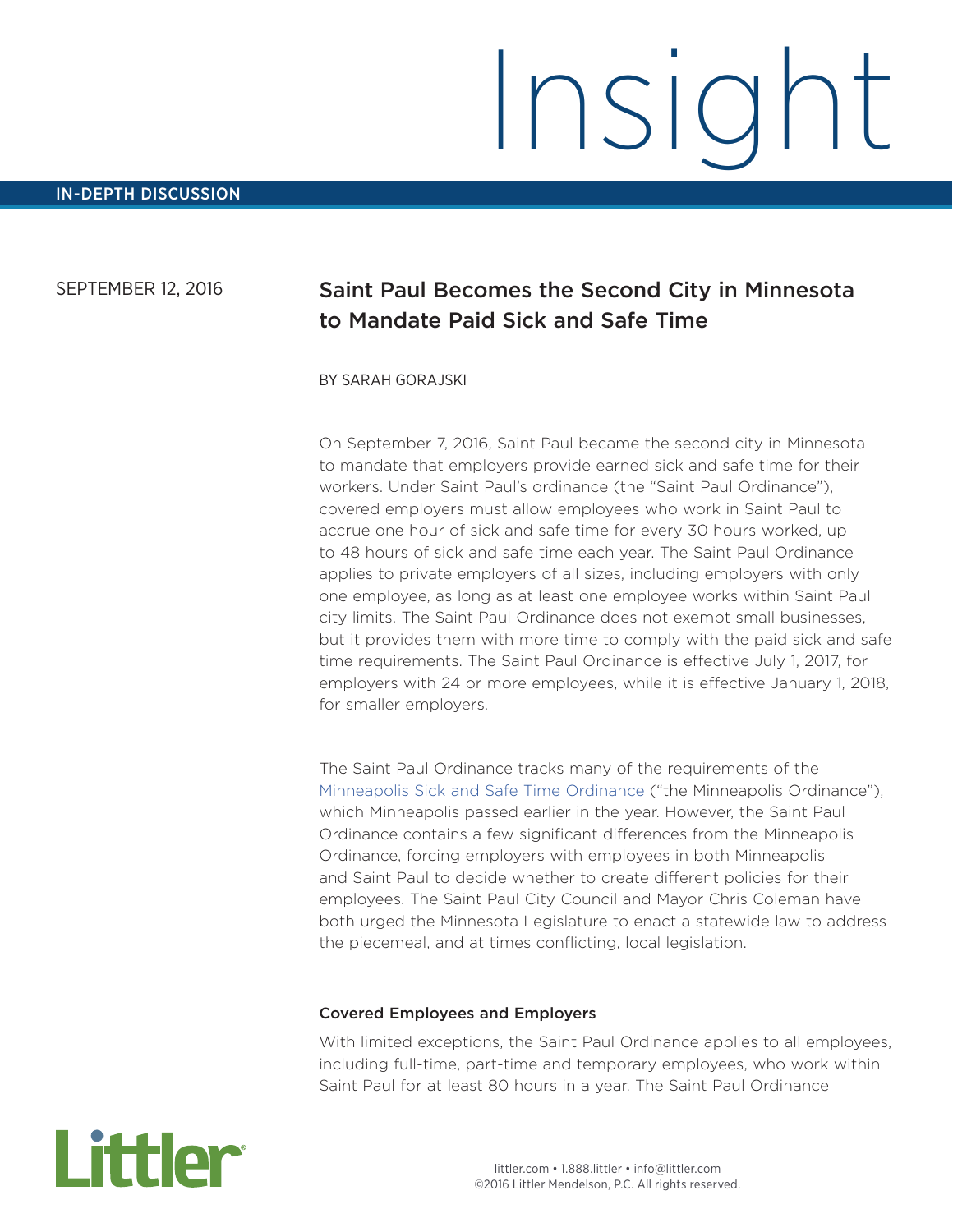excludes independent contractors and government workers, except government workers employed by the City of Saint Paul. It also permits employers in the construction industry to satisfy the requirements of the Saint Paul Ordinance by paying construction industry employees at least the prevailing wage or the rate required by the applicable registered apprenticeship agreement.

To help new businesses manage costs, the Saint Paul Ordinance allows new employers to provide unpaid sick and safe time for the first six months after hiring their first employee. After six months, the employer must provide paid sick and safe time. Beginning on January 1, 2023, new employers will no longer receive the sixmonth grace period. Saint Paul's six-month grace period is in contrast to the Minneapolis Ordinance, which provides a 12-month grace period for new employers.

Similar to the Minneapolis Ordinance, the Saint Paul Ordinance does not allow the paid sick and safe time requirements to be waived in a collective bargaining agreement ("CBA"). As a result, employers may need to negotiate with unionized employees about paid sick and safe leave benefits if the leave provisions in their CBA do not satisfy all of the requirements of the Saint Paul Ordinance.

# Accrual, Carryover, and Cap Requirements

Under the Saint Paul Ordinance, covered employees will accrue one hour of sick and safe time for every 30 hours worked, beginning on the first day of employment or the day the Saint Paul Ordinance becomes effective for the employer, whichever is later. Unlike some other jurisdictions, including Minneapolis, which allow employers to generally assume that their over-time exempt employees work 40 hours per week for purposes of the paid sick leave laws, the Saint Paul Ordinance does not address whether employers must begin tracking the number of hours their overtime-exempt employees work.

Employers may limit the amount of sick and safe time an employee may accrue to 48 hours in a year and may cap the amount of sick and safe time an employee may have available for use at 80 hours. With such a cap, once an employee has 80 hours in his or her sick and safe time bank, the employee would cease accruing further sick and safe time. All accrued but unused sick and safe time carries over from one calendar year to the next, but time carried over is limited to the accrual caps.

The Saint Paul Ordinance, however, does not appear to allow employers to limit the amount of accrued sick and safe time an employee may use per year or at once. As such, an employee could potentially use more than 80 hours of sick and safe time in a year. For example, if an employee accrues 80 hours by the end of the second year and does not use any of that time, the 80 hours would carry over to the third year. If the employee uses all 80 hours in January of the third year, the employee could accrue up to another 48 hours during that year and use that time during the third year.

# Frontloading

The Saint Paul Ordinance explicitly permits employers to provide earned sick and safe time in a lump sum at the beginning of the year, rather than have the time accrue over the course of the year. However, the Ordinance creates little incentive for employers to choose a lump-sum method because employers choosing that method must provide at least 48 hours of earned sick and safe time following the initial 90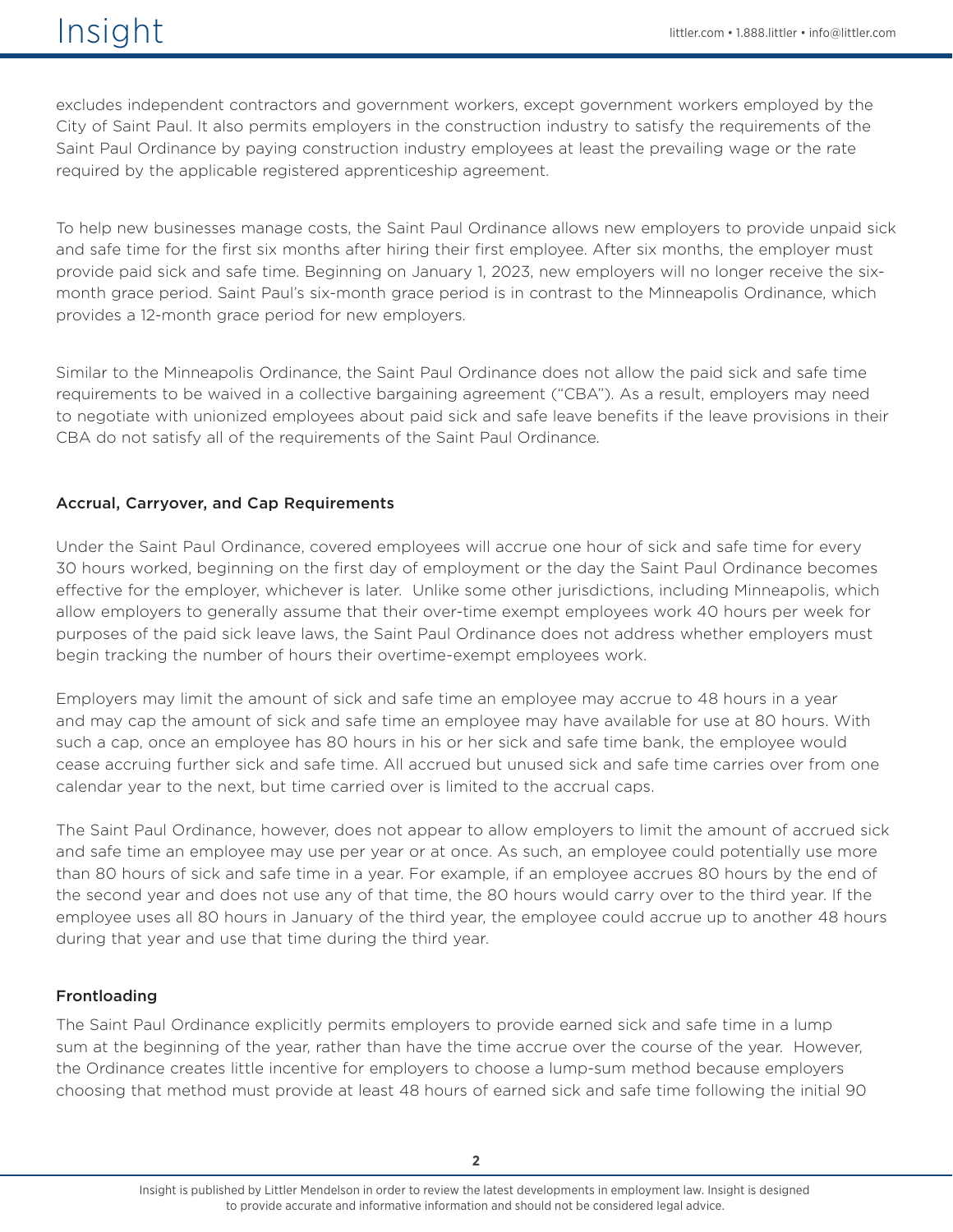days of employment for use during the first year, and provide at least 80 hours of earned sick and safe time beginning each subsequent year.

#### Use of Sick and Safe Time

The Saint Ordinance provides that, beginning 90 calendar days after their employment begins, employees are entitled to use accrued sick and safe time for any of the following purposes:

- 1. For an employee's, or an employee's family member's, mental or physical illness, injury, or health condition, or when an employee or his or her family member needs to obtain medical diagnosis, care, treatment, or preventive care;
- 2. For an absence due to domestic abuse, sexual assault, or stalking of the employee or the employee's family member, provided the absence is to seek medical attention, obtain services from a victim services organization, obtain psychological or other counseling, seek relocation, or seek legal advice or take legal action;
- 3. When an employee's place of business is closed by order of a public official to limit exposure to an infectious agent, biological toxin or hazardous material or other public emergency;
- 4. To care for a family member whose school or place of care has been closed by order of a public official to limit exposure to an infectious agent, biological toxin or hazardous material or other public emergency; or
- 5. To care for a family member whose school or place of care has been closed due to inclement weather, loss of power, loss of heating, loss of water, or other unexpected closure.

The Saint Paul Ordinance provides broader coverage than the Minneapolis Ordinance, defining "family member" to mean the employee's child, step-child, adopted child, foster child, adult child, spouse, sibling, parent, step-parent, mother-in-law, father-in-law, grandchild, grandparent, registered domestic parent, and any individual related by blood or affinity whose close association with the employee is the equivalent to a family relationship.11

An employer cannot require, as a condition of using leave, that an employee seek or find a replacement worker to cover the hours during which the employee uses sick or safe time. An employer may, however, have a policy that allows employees to exchange hours or trade shifts voluntarily.

Employers must allow an employee to use sick or safe time in increments consistent with the employer's current payroll practices or industry standards for recording time, provided such increment is not over four hours.

#### Requests for Leave, Limited Certifications, Confidentiality, and Nondisclosure

The Minneapolis Ordinance's definition of "family member" does not include an "individual related by blood or affinity whose close association with the employee is the equivalent to a family relationship"; instead, it includes guardian, ward, and members of the employee's household.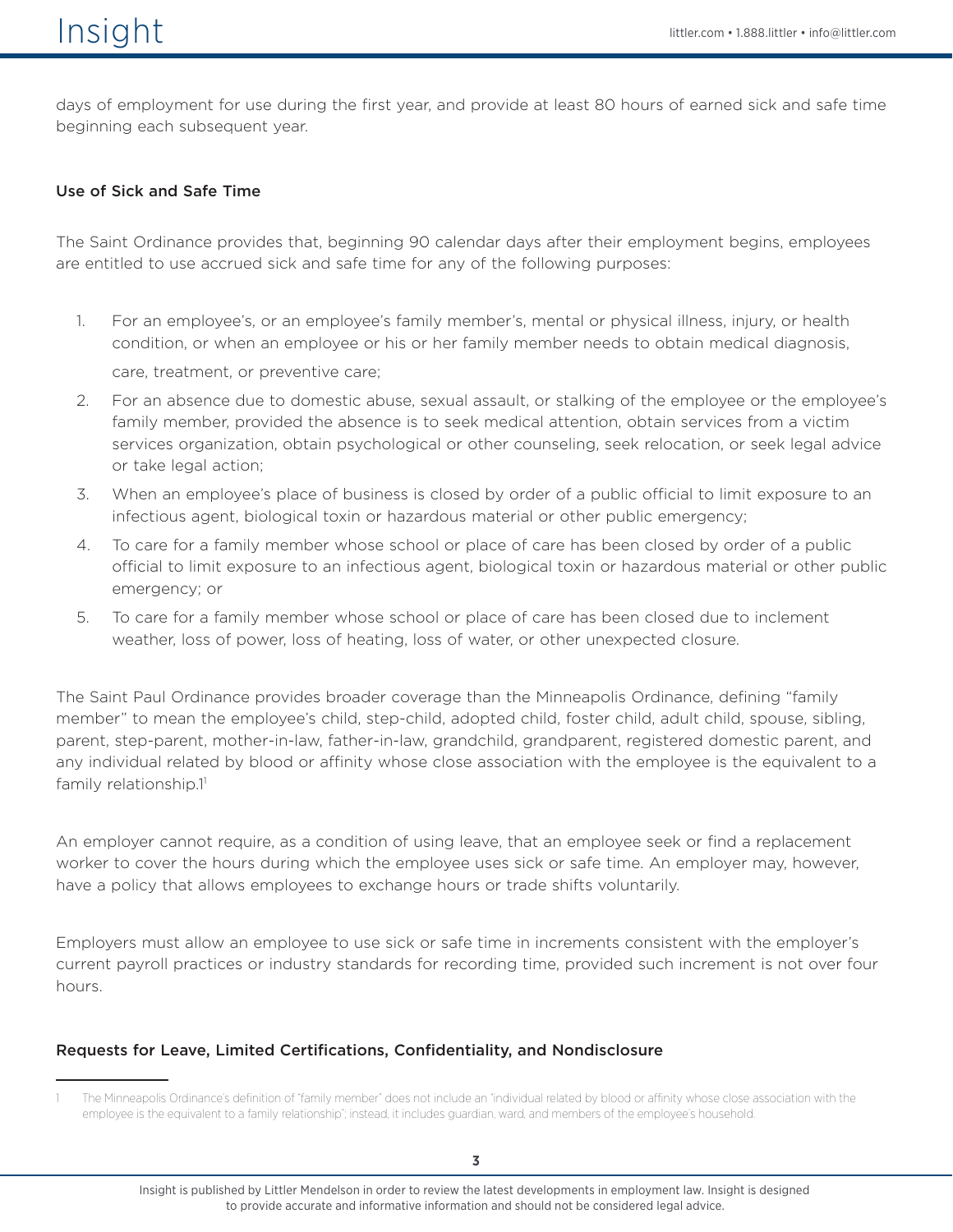Earned sick and safe time must be provided upon the request of an employee. In contrast to the Minneapolis Ordinance, the Saint Paul Ordinance does not provide different notice requirements for the foreseeable and unforeseeable need for sick and safe time.<sup>2</sup> Rather, the Saint Paul Ordinance simply provides that an employer may require employees to comply with the employer's usual and customary notice and procedural requirements for absences or for requesting leave, provided that such requirements do not interfere with the purposes for which the leave is needed. Thus, as a practical matter, an employer should avoid strictly enforcing its notice requirements when the need for leave is unforeseeable and the employee is unable to follow the employer's requirements.

When an employee's absence is for more than three consecutive days, an employer may require that the employee provide reasonable documentation to show that the leave is or was for a reason covered by the Saint Paul Ordinance. The Saint Paul Ordinance does not provide guidance regarding the type of documentation that may be "reasonable," but employers should avoid requesting more information than is necessary to verify the reason for the leave.

Additionally, the Saint Paul Ordinance requires employers to treat as confidential all information the employee or others provide in support of an employee's request for sick and safe time, that the employee has requested or obtained sick and safe time, and any written or oral statement, documentation, record, or corroborating evidence the employee provides. Such confidential information may not be disclosed except with the employee's permission, when ordered by a court or administrative agency, or when otherwise required by federal or state law.

# Pay During Sick and Safe Time

Employers must provide paid sick and safe time at the same hourly rate as an employee earns from employment, but employees are not entitled to compensation for lost tips or commissions. Compensation is required only for hours that an employee is scheduled to work.

#### Termination, Reinstatement, Transfer, and Succession

Employers are not required to pay employees for unused earned sick and safe time upon separation from employment. However, an employer must reinstate sick and safe time when it rehires an employee within 90 days. The Saint Paul Ordinance, however, leaves some questions unanswered. For example, it does not address whether the sick and safe time must be reinstated if the employer pays out the sick and safe time upon termination.

The Saint Paul Ordinance also provides that if an employee is transferred to a separate division, entity, or location outside Saint Paul, but remains employed by the same employer, and the employer does not allow the use of accrued paid sick and safe time outside the city, the employer must maintain the employee's accrued sick and safe time on the books for three years from the time of transfer. If the employee transfers

The Minneapolis Ordinance provides that when the need for sick or safe time use is foreseeable, an employer may require that the employee provide seven days' advance notice. In other cases, the employer may require that the employee provide notice as soon as practicable.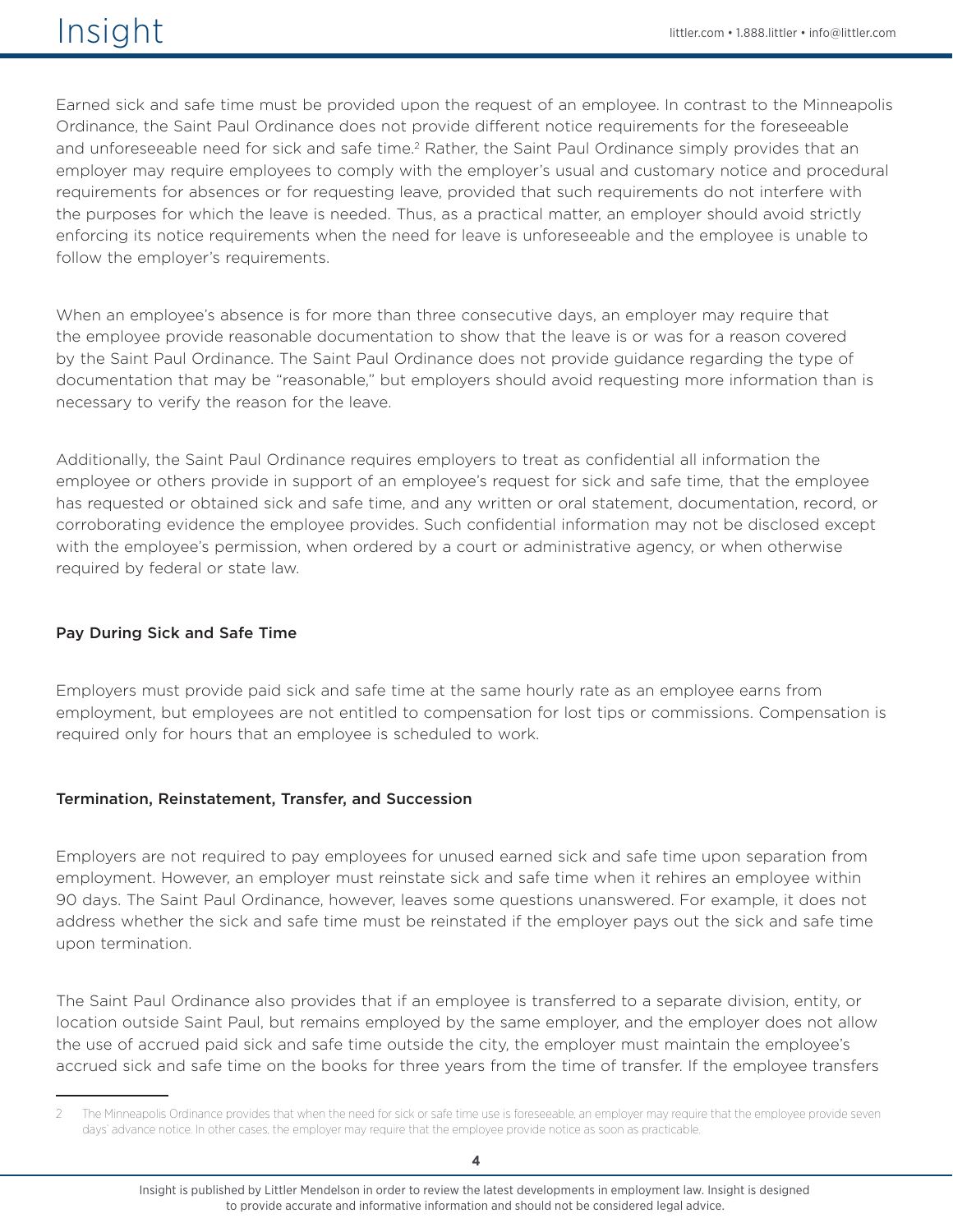back to a division, entity, or location within Saint Paul within the three-year period, the employee is entitled to all previously accrued and unused sick and safe time.

When an employer succeeds or takes the place of an existing employer, an employee who remains employed by the successor employer is entitled to all the unused sick and safe time the employee accrued with the original employer. If, at the time of the business transfer, the original employer terminates the employment of an employee, but the successor hires the employee within 30 days of the termination, the employer is entitled to all earned sick and safe time accrued but not used when employed by the original employer.

#### Notice and Posting Requirements

Employers must give employees notice informing them of their rights under the Saint Paul Ordinance. The Saint Paul Department of Human Rights and Equal Economic Opportunity ("Department") will publish a poster and model notice containing the required information. Employers may comply with the notice requirements by displaying the poster in a conspicuous and accessible place in each establishment where Saint Paul employees are employed. Employers must also include the notice in any employee handbook.

At an employee's request, the employer must provide a written or electronic notification of the employee's current amount of: (1) earned sick and safe time available to the employee; and (2) used sick and safe time. Employers may provide the required information on a pay stub, in an online system where employees can access their own information, or through another reasonable system.

#### Recordkeeping Requirements

For three years, employers must maintain accurate records for each employee showing: (1) hours worked; (2) the accrual of earned sick and safe time; and (3) the use of earned sick and safe time. At an employee's request, the employer must provide a copy of these records to the employee. Employers must also allow the Department to access the records with appropriate notice and at a mutually agreeable time.

The Saint Paul Ordinance does not specifically address the accrual or tracking of sick and safe time for employees who only occasionally perform work in Saint Paul.

# Prohibited Acts, Enforcement, Private Right of Action

Employers are prohibited from discriminating or retaliating against employees for exercising their rights protected under the Saint Paul Ordinance. Those rights include, but are not limited to, the right to use earned sick and safe time, to file a complaint or inform any person about an employer's alleged violation of the Saint Paul Ordinance, to cooperate with the commission in its investigation of alleged violations, and to inform any person of his or her potential rights under the Saint Paul Ordinance.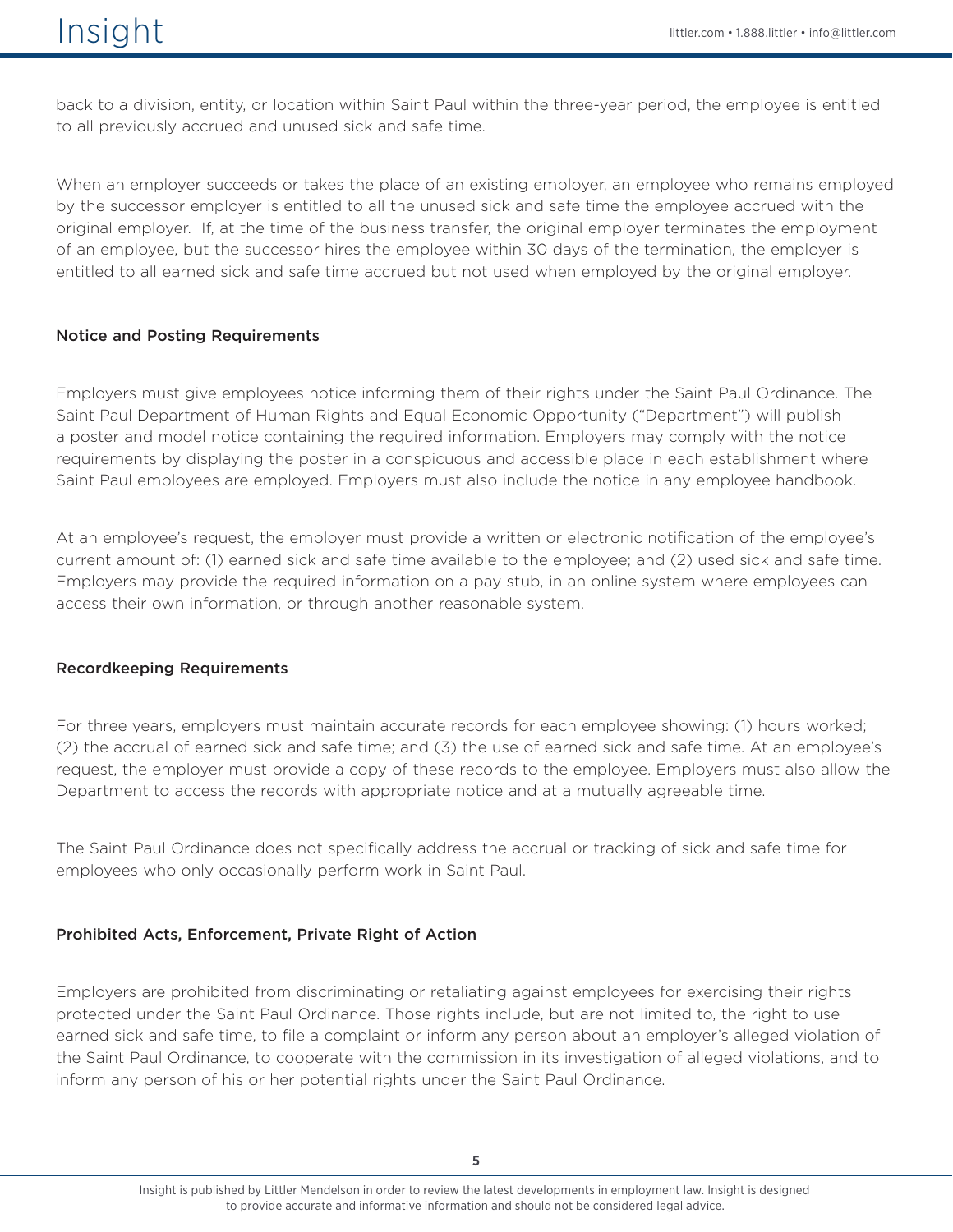The Department is responsible for enforcing the Ordinance and has sole discretion to decide whether to investigate or pursue a violation. An employee or other person may report to the Department any suspected violation occurring after the effective date of the Saint Paul Ordinance (i.e., July 1, 2017, for employers with 24 or more employees, and July 1, 2018, for smaller employers), as long as the alleged violation has occurred within 365 days prior to filing the report. If the Department does not investigate or otherwise pursue a report, it must provide the complainant with written notification that the Department is declining to further investigate and the reason for declining. The complainant may, within 21 days, file a request for reconsideration, and the Director of the Department of Human Rights ("Director") must provide a written response within 10 days.

The Ordinance also details the investigation procedures, steps parties can take to appeal the Director's violation determination, and the standard of review on appeal. The Department will refer appeals to the Human Rights and Equal Economic Opportunity ("HREEO") Commission. The HREEO Commission's decision constitutes the city's final decision.

In another deviation from the Minneapolis Ordinance, the Saint Paul Ordinance creates a private right of action. Instead of filing a complaint with the Department, employers may bring a civil action in the district court where the retaliation is alleged to have occurred or where the employer resides or has a principal place of business, to recover any and all damages recoverable at law, costs and disbursements, attorney's fees, and injunctive and other equitable relief as determined by a court.

#### Remedies and Penalties

The Ordinance provides a non-exhaustive list of potential relief and administrative fines available for the Department to impose when a violation has occurred. The Director may impose any appropriate relief, including but not limited to:

- Reinstatement and back pay.
- For a first violation, payment of any earned leave unlawfully withheld and liquidated damages, which may include payment of the dollar value of the accrued leave withheld multiplied by two or \$250, whichever is greater.
- For a second violation, payment of any earned leave unlawfully withheld and liquidated damages in an additional amount, and payment of the dollar value of the accrued leave withheld multiplied by two or \$250, whichever is greater. Additionally, the employer shall be assessed an administrative fine payable to the city, up to \$1,000.
- For a third or any subsequent violation, in addition to the above, the employer shall be assessed an administrative fine of up to \$1,000 or an amount equal to 10 percent of the total amount of unpaid wages, whichever is greater, payable to the employee.
- An administrative fine of up to \$1,000, payable to the employee, for each violation of the Saint Paul Ordinance's confidentiality and nondisclosure, discrimination, or retaliation provisions.
- An administrative fine of up to \$1,000, payable to the city, for each violation of the Saint Paul Ordinance's required notice and posting, required statement to employee, or other recordkeeping